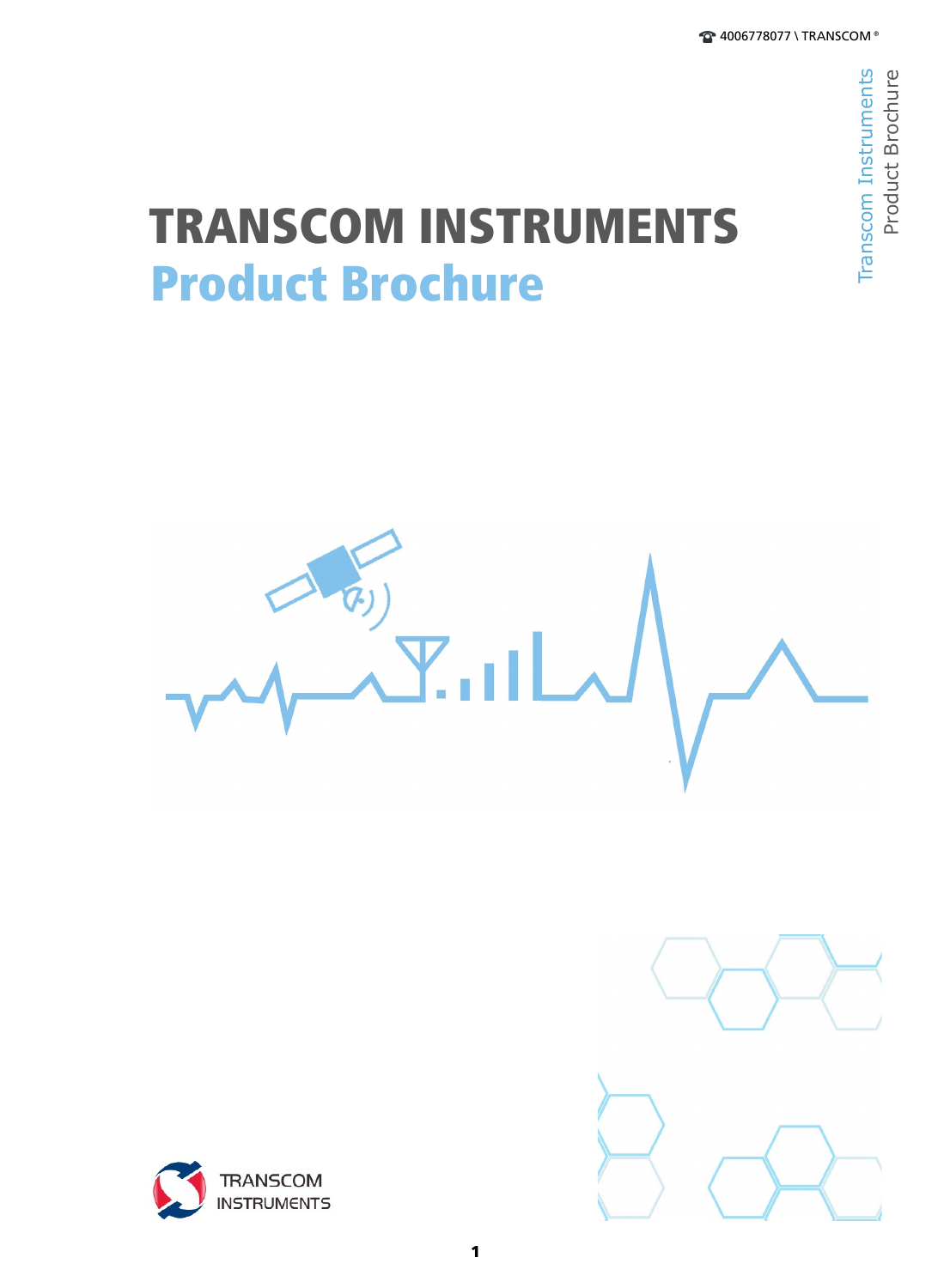### GNSS Signal & Interference Simulator T3900A



#### **Overview**

T3900A of TRANSCOM is equipped with two independent channels of signal output. The two channels can be respectively used to simulate the real-time Beidou/GPS/ GLONASS system signals and generate simulation and digital modulation signals. Therefore, a solution with integration of real-time simulation of navigation signals and generation of suppressing interference signals and professional deception interference signals is provided for navigation product manufacturers, which can reduce the costs of research, development and production and improve the efficiency of testing and verification.

T3900A has the functions of constellation simulation, trajectory simulation, environment simulation, anomaly simulation and interactive simulation control, and can be used to simulate the satellite signal environment received by the receiver, based on the test scenes. The following items are defined in the test scenes: receiver location at the given time of simulation, motion state, satellite/ constellation parameters, parameters of ionosphere and troposphere, multi-path, shade, interference and other kinds of environmental impact.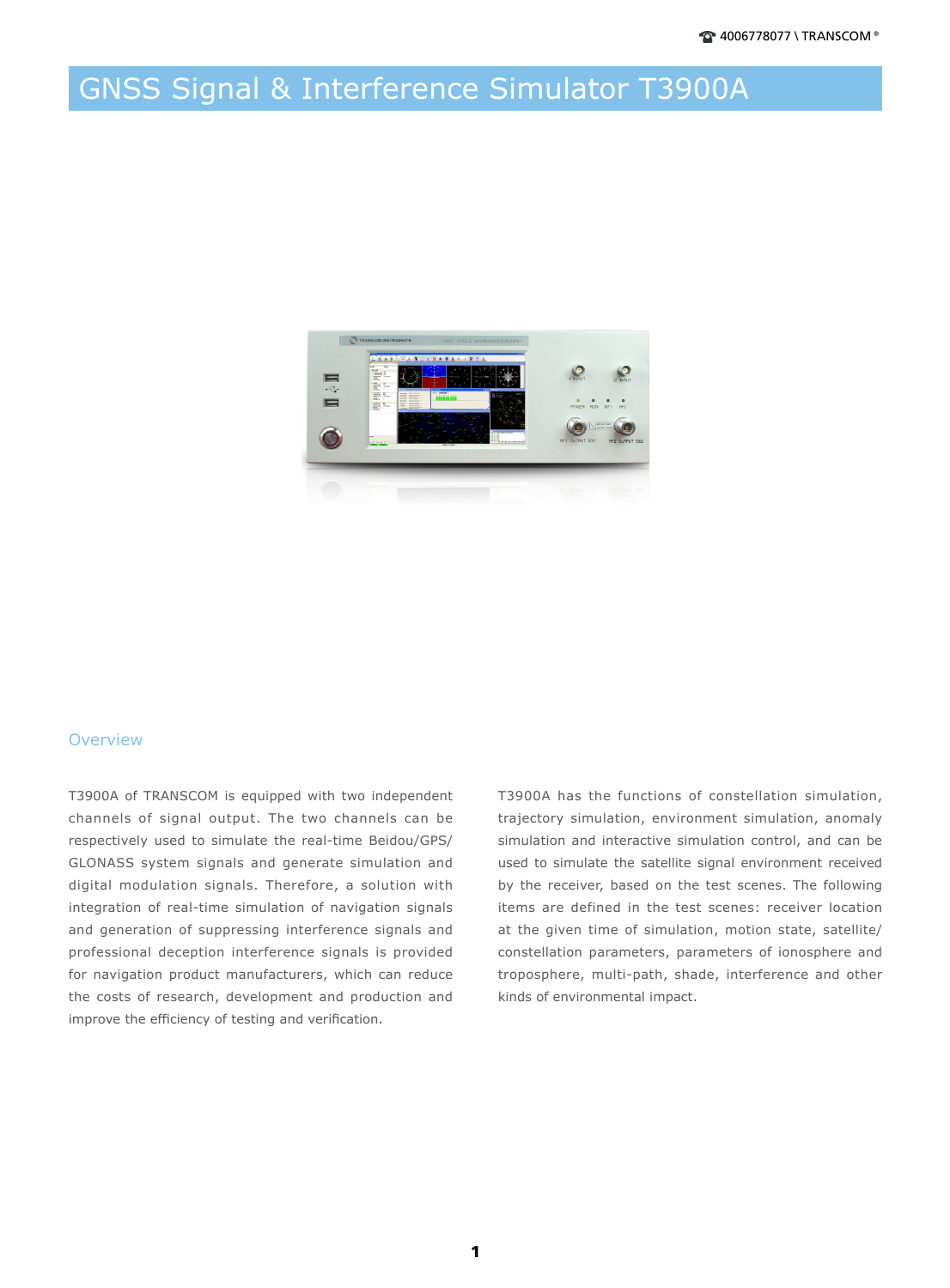## Excellent Tradition and Performance



TRANSCOM focuses on the wireless communication and RF microwave test instruments, and has the independent brands and a series of core patented technologies of wireless communication and RF microwave test instruments. It is a state-level high-tech enterprise and one of Shanghai "Little Giant" Enterprises, engaged in research, development, production and sales and with independent intellectual property rights. It has undertaken a number of development tasks of major subjects of the "new generation of broadband wireless mobile communication network" and construction tasks of Shanghai Research Center of Wireless Communication Test Instrument Engineering Technology.

The Engineering Research Center of Satellite Navigation and Positioning Technology, affiliated to National University of Defense Technology, is professionally engaged in the engineering research and building of independent satellite navigation systems of China. It is a core research unit of China in Beidou navigation systems, satellite loads, ground motion control, application systems, etc., and a special expert team leader of major technology in China. It is leading in the navigation and positioning technology in China and has made significant contribution to building of independent satellite navigation systems.

T3900A is jointly developed by TRANSCOM and the 4th Institute of National University of Defense Technology, based on the broadband vector signal source platform. It supports Beidou/GPS/GLONASS system simulation. The 4th Institute of National University of Defense Technology is one of supporting institutes engaged in overall design, key technology development and engineering construction of the Beidou system of China. The Beidou navigation simulation technology is authoritative and widely applied in various military units and national and regional test centers, which guarantees that T3900A is professionally and technologically leading in the navigation signal simulation source field.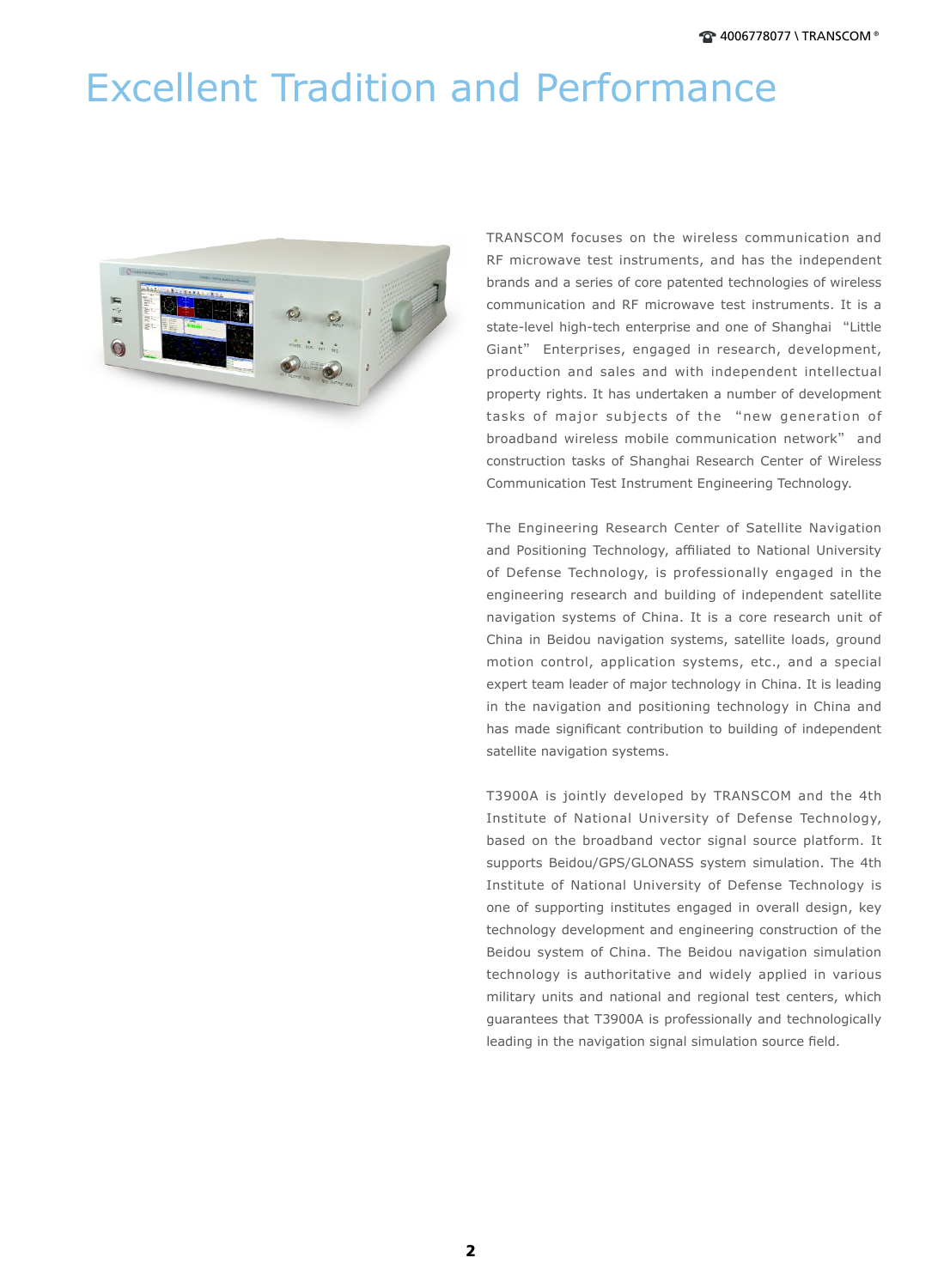### Powerful Combination and Two-In-One



It is an integrated signal simulation source which can output satellite navigation signals and interference signals at the same time. This is a kind of design concept for customers seeking affinity. T3900A is developed based on the signal and interference source requirements, and the simulator and interference source are simulated simultaneously by two channels to provide a complex and repeatable electromagnetic environment and a convenient channel for batch tests.

- Real-time navigation signal simulation
- Support the commonly used carrier of the Beidou/GPS/ GLONASS system.
- Support the customization of test scenes and reciver trajectories.
- The scene and power can be adjusted rapidly to improve the test efficiency of production, research and development.
- The dual-channel technology has the powerful function of interference signal simulation.
- Support the sharing of interface protocols, facilitating system integration.
- Common vector signal generation
- High-performance RF continuous wave output (resolution: 250 kHz to 6GHz/0.01Hz).
- High-precision amplitude output (resolution: -110dBm to +15dBm/0.01dB).
- Wide modulation bandwidth (LTE-A 100MHz and 802.11ac 160MHz).
- Analog modulation and pulse modulation such as AM, FM and PM.
- Digital modulation such as BPSK, QPSK, 16QAM, 64QAM and ASK.
- 3GPP LTE signal.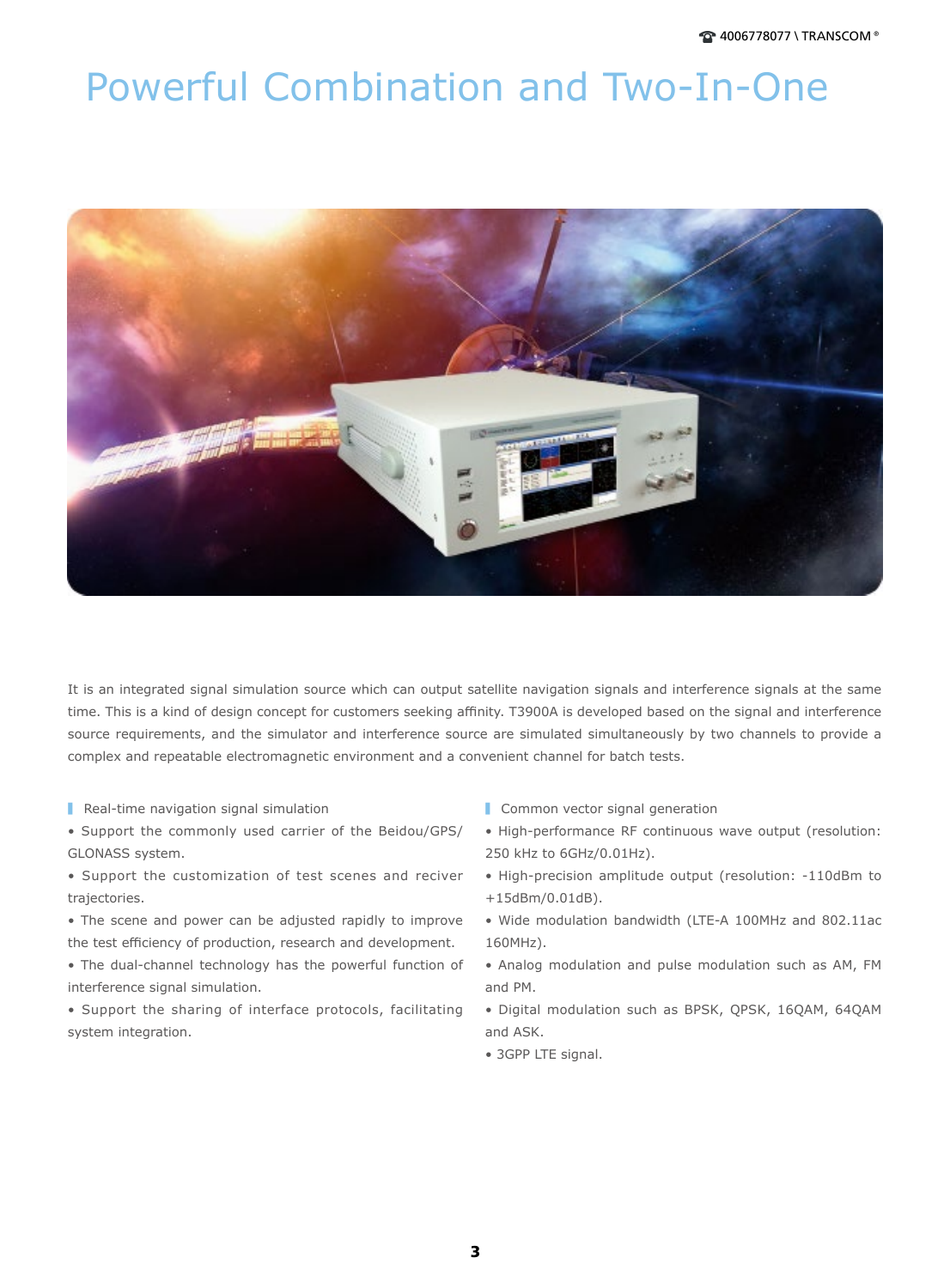### Various Application Scenes



T3900A has the functions of constellation simulation, trajectory simulation, environment simulation, anomaly simulation, interference modulation and interactive simulation control. It can not only be used to simulate the Beidou satellite signal environment received by the receiver, based on the test scenes, but also can simulate challenging true scenes, including weak signal conditions, strong interference conditions and highly dynamic and multi-path interference, so as to test the receiver performance in the extreme environment. The simulator can also be used to simulate the anomaly of the satellite navigation system to test the receiver performance in the wrong environment and provide powerful support for research, development and production of receivers.

T3900A has a wide range of frequency coverage and power regulation and can be used to simulate various kinds of suppressing and deception interference, continuous wave signals, frequency sweep signals, analog/digital modulation signals, broadband noise and custom interference. The interference mode of suppression first and then deception can be perfectly fitted with actual field interference applications, and plays an important role in the interference test, unattended monitoring, major activity guarantee, electronic countermeasure, etc.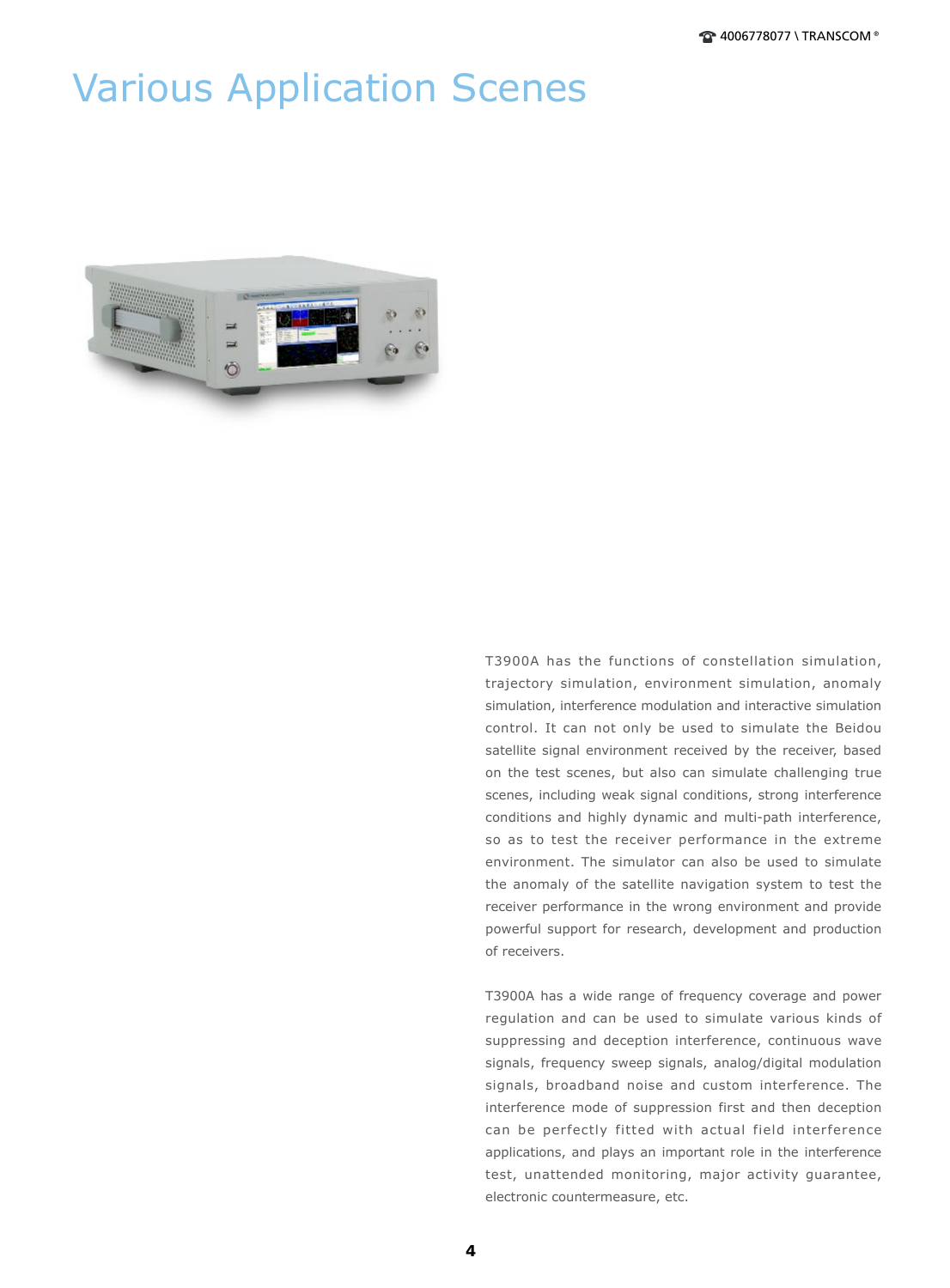| Frequency                      |                                                |                                                  |  |
|--------------------------------|------------------------------------------------|--------------------------------------------------|--|
| Frequency Range                | $10$ MHz $\sim$ 4GHz                           |                                                  |  |
| Minimum Frequency              | 10MHz                                          |                                                  |  |
| Resolution                     | $0.01$ Hz                                      |                                                  |  |
| <b>Frequency Switch Time</b>   |                                                |                                                  |  |
| Continuous-wave Mode           | ALC on $\leq$ 10ms<br>ALC off $\leq 100 \mu s$ |                                                  |  |
| Sweep Mode                     | ≤10ms                                          |                                                  |  |
| Digital Modulation Mode        | ≤10ms                                          |                                                  |  |
| <b>Reference Clock</b>         |                                                |                                                  |  |
|                                | Aging                                          | $<\pm 2\times 10-8$ /year                        |  |
|                                | Resolution                                     | $<5\times10-8$                                   |  |
| <b>Internal Clock Accuracy</b> | Temperature Effect                             | < $\pm 3 \times 10 - 9$ /year (-40℃ $\sim$ +80℃) |  |
|                                | Line Voltage Effect                            | $\lt\pm0.3\times10-9$ /year ( $\pm5\%$ change)   |  |
| Internal Reference Output      | Frequency                                      | 10MHz                                            |  |
|                                | Amplitude                                      | $+2$ dBm $\sim$ +6dBm                            |  |
|                                | Impedance                                      | $50\Omega$                                       |  |
|                                | Waveform                                       | sin                                              |  |
| External Reference Input       | Input Frequency                                | 10MHz                                            |  |
|                                | Input Amplitude                                | $-3$ dBm $\sim$ $+10$ dBm                        |  |
|                                | Input Impedance                                | $50\Omega$                                       |  |
|                                | Waveform                                       | sin/square                                       |  |

| Output Power     |                               |
|------------------|-------------------------------|
| Power Range      | $-110 \sim +15$ dBm           |
| Resolution       | 0.01dB                        |
| Step Anttenuator | $0 \sim 100$ dB, in 10dB step |
| Connector        | N type, $50\Omega$            |

| Absolute Level Accuracy (continuous-wave mode, ALC open) |                    |                                |                         |
|----------------------------------------------------------|--------------------|--------------------------------|-------------------------|
|                                                          | $+15 \sim -60$ dBm | $\leftarrow$ 60 $\sim$ -100dBm | $<$ -100 $\sim$ -110dBm |
| $10$ MHz $\sim$ 250MHz                                   | ±1.0dB             | ±1.2B                          | ±1.5dB                  |
| $>$ 250MHz $\sim$ 4GHz                                   | ±1.0dB             | ±1.2dB                         | ±1.5dB                  |
| Absolute Level Accuracy (continuous-wave mode, ALC off)  |                    |                                |                         |
| $10$ MHz $\sim$ 4GHz                                     | ±1dB               |                                |                         |
| Absolute Level Accuracy (digital I/Q mode, ALC open)     |                    |                                |                         |
| 300MHz $\sim$ 4GHz                                       | ±1dB               |                                |                         |
| Standard Absolute SSB Phase Noise (dBc/Hz, CW 10dBm)     |                    |                                |                         |
| Frequency                                                | $1$ kHz            | 10kHz                          | 100kHz                  |
| 249MHz                                                   | $-115$             | $-123$                         | $-127$                  |
| 250.1MHz                                                 | $-133$             | $-133$                         | $-139$                  |
| 500MHz                                                   | $-130$             | $-127$                         | $-131$                  |
| 1GHz                                                     | $-117$             | $-121$                         | $-124$                  |
| 2GHz                                                     | $-111$             | $-115$                         | $-119$                  |
| 3GHz                                                     | $-107$             | $-112$                         | $-117$                  |
| 4GHz                                                     | $-105$             | $-109$                         | $-115$                  |
| 6GHz                                                     | $-100$             | $-106$                         | $-113$                  |
| I/Q Modulator External Input                             |                    |                                |                         |
| Bandwidth                                                |                    | 100MHz                         |                         |
| <b>Input Drive Range</b>                                 |                    | $0.5V$ , $50\Omega$            |                         |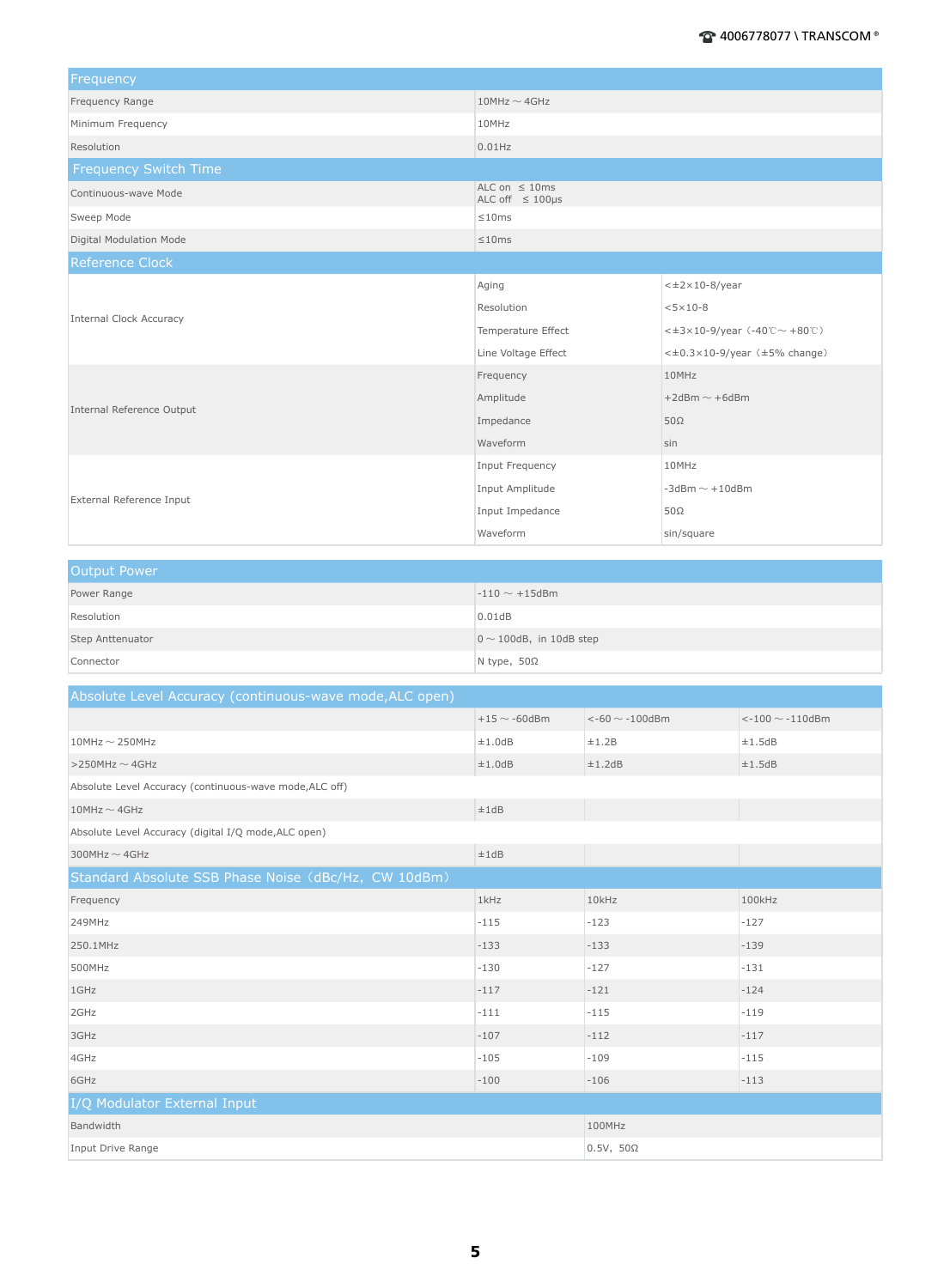| Internal I/Q Output                       |                            |                                                   |                                                           |                                               |              |  |
|-------------------------------------------|----------------------------|---------------------------------------------------|-----------------------------------------------------------|-----------------------------------------------|--------------|--|
| Impedance                                 |                            | $50\Omega$ , nominal value                        |                                                           |                                               |              |  |
| Mode                                      |                            | singel ended or difference                        |                                                           |                                               |              |  |
| Maximum Single Output Voltage             |                            | $\pm 0.5Vp-p$                                     |                                                           |                                               |              |  |
| Bandwidth                                 |                            |                                                   |                                                           | $0.1 \sim 100$ MHz                            |              |  |
| Common Mode I/Q Offset                    |                            |                                                   |                                                           | 0V                                            |              |  |
| <b>Baseband Generator</b>                 |                            |                                                   |                                                           |                                               |              |  |
| <b>Channel Numbers</b>                    |                            |                                                   |                                                           | $2[I+/I-$ and $Q+/Q-]$                        |              |  |
| Resolution                                |                            |                                                   |                                                           | 16 bit                                        |              |  |
| Sampling Ratio                            |                            |                                                   |                                                           |                                               |              |  |
| RF Bandwidth                              |                            |                                                   |                                                           | 400MSa/s                                      |              |  |
|                                           |                            |                                                   |                                                           | 100MHz                                        |              |  |
| Any Custom Modulation Mode                |                            |                                                   |                                                           |                                               |              |  |
| Modulation                                |                            |                                                   |                                                           | QPSK                                          |              |  |
| Symbol Rate                               |                            |                                                   |                                                           | $100$ ksps $\sim$ 100Msps                     |              |  |
| Filter Type                               |                            |                                                   |                                                           | RRC filter                                    |              |  |
| Data                                      |                            |                                                   |                                                           | random                                        |              |  |
| LTE-TDD ACPR (≤2dBm)                      |                            |                                                   |                                                           |                                               |              |  |
| Offset                                    |                            |                                                   | Configuration                                             | Frequency                                     | Index        |  |
| Adjacent 20MHz                            |                            |                                                   | 20MHz                                                     | 2.3GHz                                        | $-50$ d $Bc$ |  |
| Interval 40MHz                            |                            |                                                   |                                                           |                                               | $-50$ d $Bc$ |  |
| EVM Perfromance (Correction Function Off) |                            |                                                   |                                                           |                                               |              |  |
| Format                                    | LTE-TDD                    |                                                   |                                                           |                                               |              |  |
| Modulation Mode                           | QPSK                       |                                                   |                                                           |                                               |              |  |
| <b>Modulation Rate</b>                    | 20MHz                      |                                                   |                                                           |                                               |              |  |
| Frequency                                 | $300$ MHz $\sim$ 6GHz      |                                                   |                                                           |                                               |              |  |
| <b>EVM Level</b>                          | $\leq$ 7dBm                |                                                   |                                                           |                                               |              |  |
| <b>EVM</b>                                | 2.5%                       |                                                   |                                                           |                                               |              |  |
| Format                                    |                            |                                                   | QPSK                                                      |                                               |              |  |
| Modulation Rate                           | 4Msps (RRC filter, a=0.25) |                                                   |                                                           | 100Msps (RRC filter, a=0.25)                  |              |  |
| Frequency                                 | $\leq$ 3GHz                | $\leq$ 6GHz                                       |                                                           | $\leq$ 3GHz                                   | $\leq$ 6GHz  |  |
| <b>EVM Level</b>                          | ≤4dBm                      | ≤4dBm                                             |                                                           | ≤4dBm                                         | ≤4dBm        |  |
| <b>EVM</b>                                | 1.3%                       | 2.0%                                              |                                                           | 6.8%                                          | 7.5%         |  |
|                                           |                            |                                                   |                                                           |                                               |              |  |
| Navigation Signal Simulation              |                            |                                                   |                                                           |                                               |              |  |
| Selectable Frequency                      |                            |                                                   |                                                           | BDS: B1 / GPS: L1 / GLONASS: R1 / GALILEO: E1 |              |  |
| Signal Range                              |                            | channel numbers(per carrier): BDS 18              |                                                           |                                               |              |  |
|                                           |                            | GPS/GLOANSS/GALILEO 12                            |                                                           |                                               |              |  |
|                                           |                            | multipath signal numbers(per carrier): 24         |                                                           |                                               |              |  |
| Dynamic                                   |                            | maximum speed $\pm$ 120,000m/s                    |                                                           |                                               |              |  |
|                                           |                            | maximum acceleration $\pm 3,600$ m/s2             |                                                           |                                               |              |  |
|                                           |                            | maximum accelerated acceleration $\pm 5,000$ m/s3 |                                                           |                                               |              |  |
| Accurac                                   |                            | pseudo-range: $\pm 0.01$ m                        |                                                           |                                               |              |  |
|                                           |                            | pseudo-range rate accuracy: $\pm 0.001$ m/s       |                                                           |                                               |              |  |
|                                           |                            |                                                   | channel match: 0.1ns                                      |                                               |              |  |
| Signal Quality                            |                            |                                                   | in-band stray: -60dBc                                     |                                               |              |  |
|                                           |                            |                                                   | harmonic power: -40dBc                                    |                                               |              |  |
| Signal Level                              |                            |                                                   | standard: -120dBm (CM signal), -80dBm (high power signal) |                                               |              |  |
|                                           |                            | range: $\pm 20dB$                                 |                                                           |                                               |              |  |
|                                           |                            | resolution: 0.1dB                                 |                                                           |                                               |              |  |
|                                           |                            | accuracy: 0.8dB                                   |                                                           |                                               |              |  |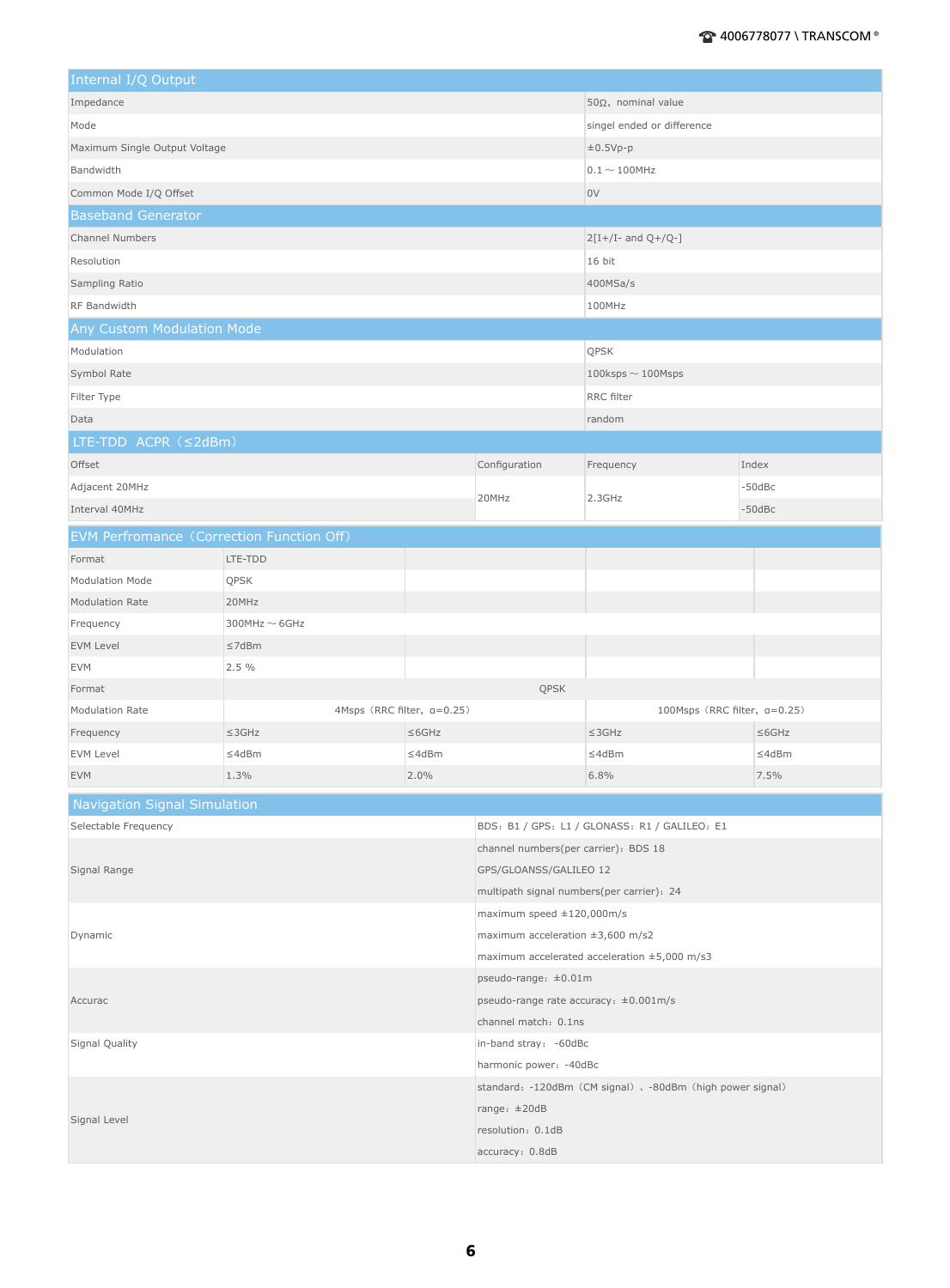| General                     |                                                                                                  |
|-----------------------------|--------------------------------------------------------------------------------------------------|
| Remote Programme            |                                                                                                  |
| Interface                   | LAN 1000BaseT LAN                                                                                |
| Control Protocol            | SCPI 1997.0                                                                                      |
| <b>AC Power</b>             | $220 \sim 240$ VAC, 50/60Hz, 300W                                                                |
| Operating Temperature       | $0 \sim 40^{\circ}$ C                                                                            |
| Storage Temperature         | $-10 \sim 55^{\circ}$ C                                                                          |
| Weight                      | $\leq$ 20 $kg$                                                                                   |
| <b>Dimensions</b>           | 176mm(H)×420mm(W)×520mm(L)                                                                       |
| Front Panel Interface       |                                                                                                  |
| <b>RF Output</b>            | N type (female)                                                                                  |
| I/Q Input                   | BNC input, 50Ω, maximum 1Vp-p                                                                    |
| <b>USB 2.0</b>              |                                                                                                  |
| <b>Back Panel Interface</b> |                                                                                                  |
| I/Q Output                  | BNC output, the analog I/Q modulation signal from internal baseband<br>qenerator, impedance 50Ω, |
| <b>AM</b>                   | external AM input, BNC/50Ω                                                                       |
| <b>FM</b>                   | external FM input, BNC/50Ω                                                                       |
| Pulse                       | external pulse modulation input, $BNC/50\Omega$ , low level 0V, high level +1V.                  |
| <b>REF IN</b>               | 10MHz/50Ω, power range -3 $\sim$ +10dBm, sin or square                                           |
| <b>REF OUT</b>              | 10MHz/50 $\Omega$ , power +2dBm ~ +6dBm, sin                                                     |
| <b>VGA</b>                  | external display                                                                                 |
| USB(A)/USB(B)               |                                                                                                  |
| LAN                         | support remote programme function                                                                |